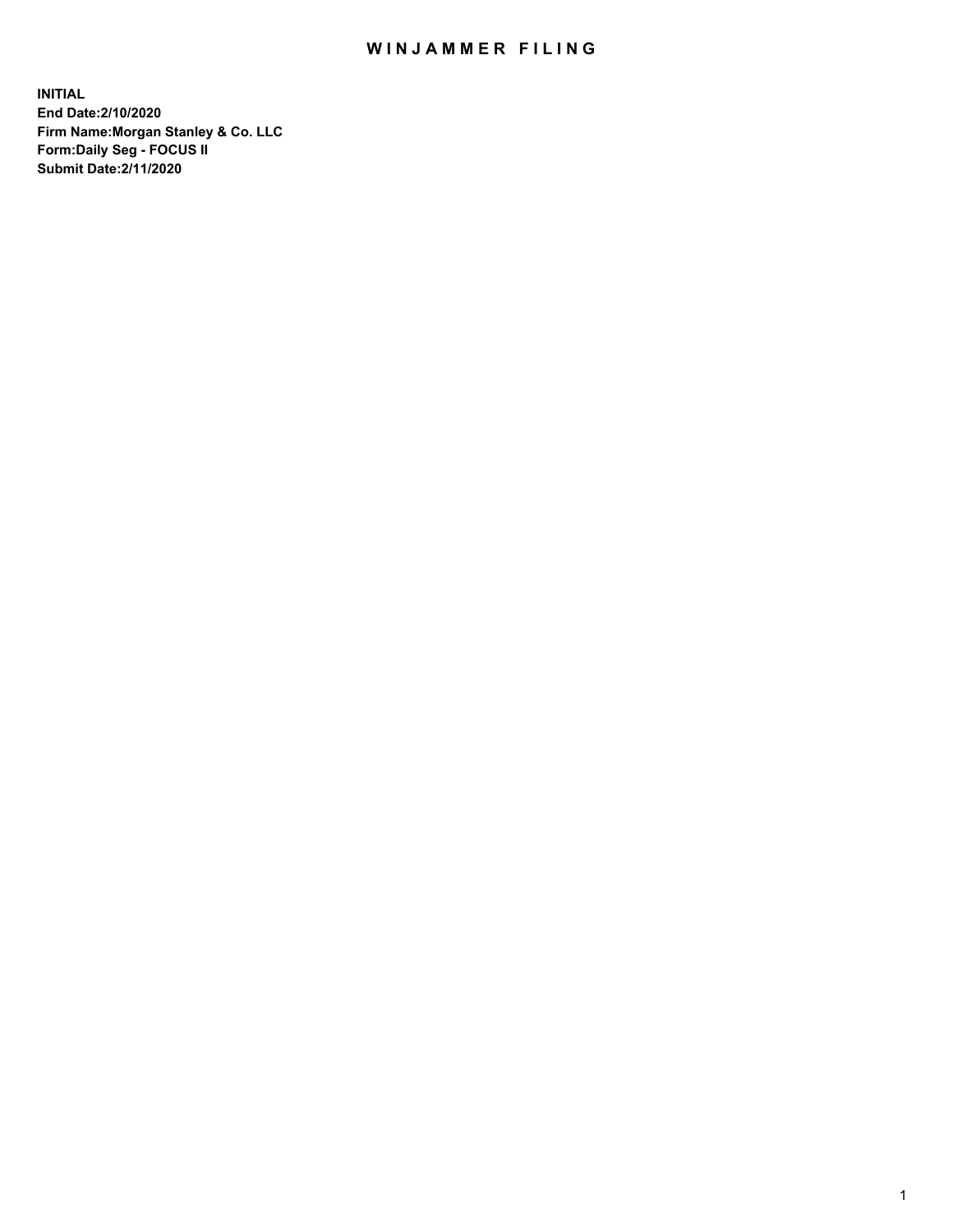**INITIAL End Date:2/10/2020 Firm Name:Morgan Stanley & Co. LLC Form:Daily Seg - FOCUS II Submit Date:2/11/2020 Daily Segregation - Cover Page**

| Name of Company                                                                                                                                                                                                                                                                                                                | Morgan Stanley & Co. LLC                                    |
|--------------------------------------------------------------------------------------------------------------------------------------------------------------------------------------------------------------------------------------------------------------------------------------------------------------------------------|-------------------------------------------------------------|
| <b>Contact Name</b>                                                                                                                                                                                                                                                                                                            | <b>Ikram Shah</b>                                           |
| <b>Contact Phone Number</b>                                                                                                                                                                                                                                                                                                    | 212-276-0963                                                |
| <b>Contact Email Address</b>                                                                                                                                                                                                                                                                                                   | Ikram.shah@morganstanley.com                                |
| FCM's Customer Segregated Funds Residual Interest Target (choose one):<br>a. Minimum dollar amount: ; or<br>b. Minimum percentage of customer segregated funds required:% ; or<br>c. Dollar amount range between: and; or<br>d. Percentage range of customer segregated funds required between:% and%.                         | 235,000,000<br><u>0</u><br>00<br>00                         |
| FCM's Customer Secured Amount Funds Residual Interest Target (choose one):<br>a. Minimum dollar amount: ; or<br>b. Minimum percentage of customer secured funds required:%; or<br>c. Dollar amount range between: and; or<br>d. Percentage range of customer secured funds required between: % and %.                          | 140,000,000<br><u>0</u><br>0 <sub>0</sub><br>0 <sub>0</sub> |
| FCM's Cleared Swaps Customer Collateral Residual Interest Target (choose one):<br>a. Minimum dollar amount: ; or<br>b. Minimum percentage of cleared swaps customer collateral required:% ; or<br>c. Dollar amount range between: and; or<br>d. Percentage range of cleared swaps customer collateral required between:% and%. | 92,000,000<br><u>0</u><br><u>00</u><br>00                   |

Attach supporting documents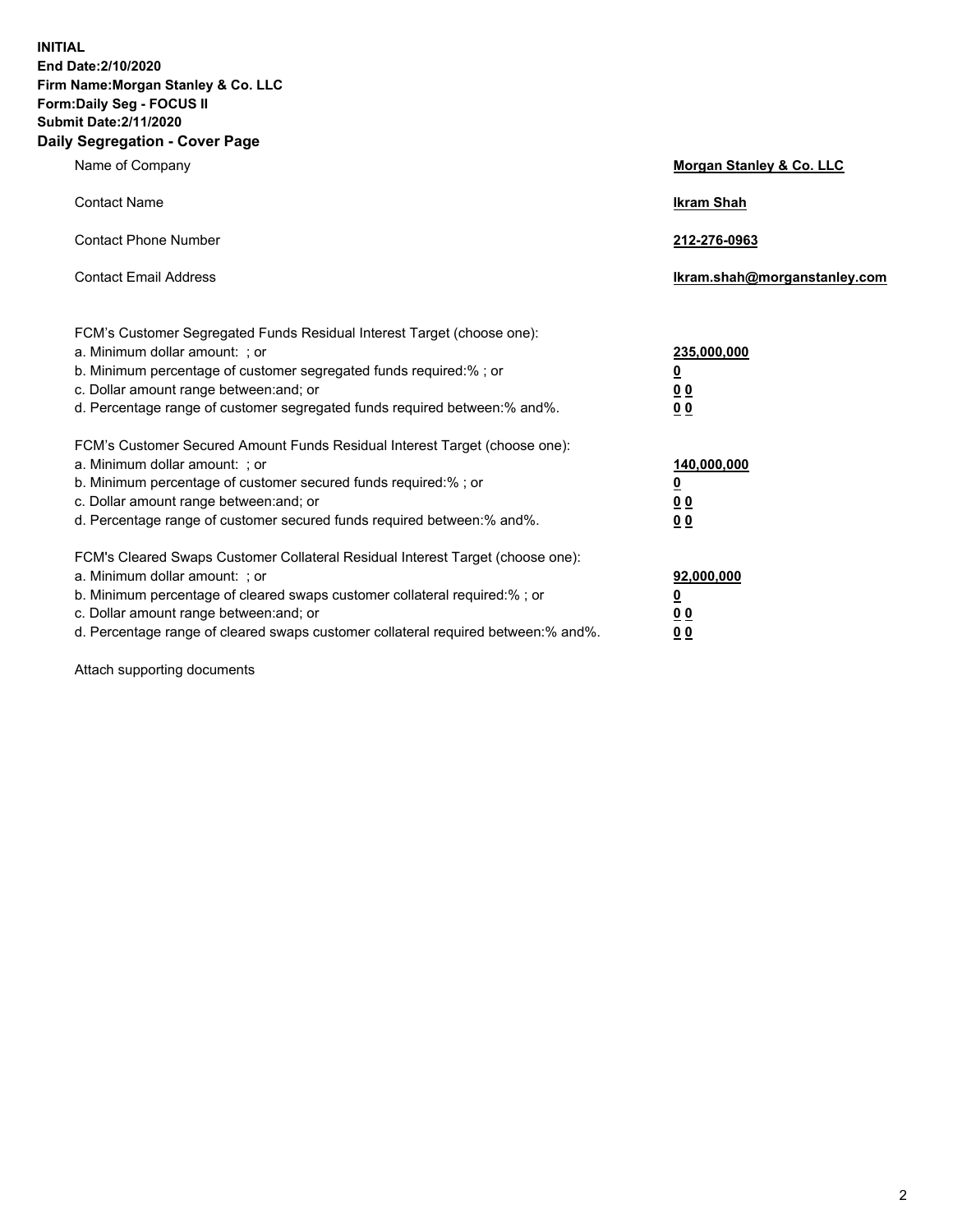## **INITIAL End Date:2/10/2020 Firm Name:Morgan Stanley & Co. LLC Form:Daily Seg - FOCUS II Submit Date:2/11/2020**

## **Daily Segregation - Secured Amounts**

Foreign Futures and Foreign Options Secured Amounts Amount required to be set aside pursuant to law, rule or regulation of a foreign government or a rule of a self-regulatory organization authorized thereunder 1. Net ledger balance - Foreign Futures and Foreign Option Trading - All Customers A. Cash **3,338,093,235** [7315] B. Securities (at market) **2,227,943,911** [7317] 2. Net unrealized profit (loss) in open futures contracts traded on a foreign board of trade **-223,807,608** [7325] 3. Exchange traded options a. Market value of open option contracts purchased on a foreign board of trade **7,704,525** [7335] b. Market value of open contracts granted (sold) on a foreign board of trade **-10,249,710** [7337] 4. Net equity (deficit) (add lines 1. 2. and 3.) **5,339,684,353** [7345] 5. Account liquidating to a deficit and account with a debit balances - gross amount **172,086,716** [7351] Less: amount offset by customer owned securities **-171,311,710** [7352] **775,006** [7354] 6. Amount required to be set aside as the secured amount - Net Liquidating Equity Method (add lines 4 and 5) 7. Greater of amount required to be set aside pursuant to foreign jurisdiction (above) or line 6. FUNDS DEPOSITED IN SEPARATE REGULATION 30.7 ACCOUNTS 1. Cash in banks A. Banks located in the United States **342,450,078** [7500] B. Other banks qualified under Regulation 30.7 **652,157,844** [7520] **994,607,922** 2. Securities A. In safekeeping with banks located in the United States **365,597,695** [7540] B. In safekeeping with other banks qualified under Regulation 30.7 **0** [7560] **365,597,695** [7570] 3. Equities with registered futures commission merchants A. Cash **14,800,466** [7580] B. Securities **0** [7590] C. Unrealized gain (loss) on open futures contracts **108,846** [7600] D. Value of long option contracts **0** [7610] E. Value of short option contracts **0** [7615] **14,909,312** [7620] 4. Amounts held by clearing organizations of foreign boards of trade A. Cash **0** [7640] B. Securities **0** [7650] C. Amount due to (from) clearing organization - daily variation **0** [7660] D. Value of long option contracts **0** [7670] E. Value of short option contracts **0** [7675] **0** [7680] 5. Amounts held by members of foreign boards of trade A. Cash **2,520,921,584** [7700] B. Securities **1,862,346,216** [7710] C. Unrealized gain (loss) on open futures contracts **-223,916,453** [7720] D. Value of long option contracts **7,704,525** [7730] E. Value of short option contracts **-10,249,710** [7735] **4,156,806,162** 6. Amounts with other depositories designated by a foreign board of trade **0** [7760] 7. Segregated funds on hand **0** [7765] 8. Total funds in separate section 30.7 accounts **5,531,921,091** [7770] 9. Excess (deficiency) Set Aside for Secured Amount (subtract line 7 Secured Statement Page 1 from Line 8)

- 10. Management Target Amount for Excess funds in separate section 30.7 accounts **140,000,000** [7780]
- 11. Excess (deficiency) funds in separate 30.7 accounts over (under) Management Target **51,461,732** [7785]

**0** [7305]

**5,340,459,359** [7355]

## **5,340,459,359** [7360]

[7530]

[7740] **191,461,732** [7380]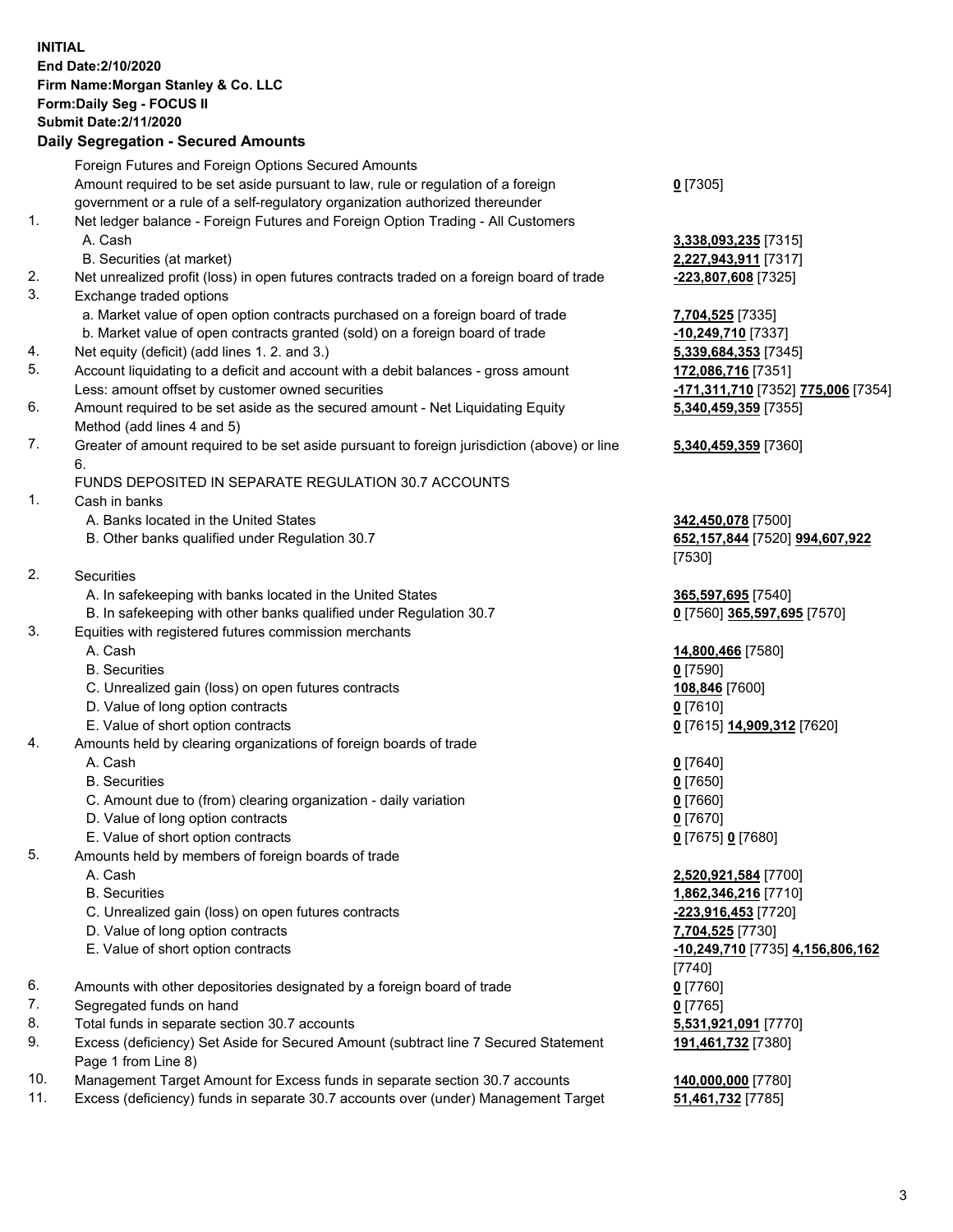**INITIAL End Date:2/10/2020 Firm Name:Morgan Stanley & Co. LLC Form:Daily Seg - FOCUS II Submit Date:2/11/2020 Daily Segregation - Segregation Statement** SEGREGATION REQUIREMENTS(Section 4d(2) of the CEAct) 1. Net ledger balance A. Cash **9,084,482,618** [7010] B. Securities (at market) **5,896,845,994** [7020] 2. Net unrealized profit (loss) in open futures contracts traded on a contract market **2,826,054,275** [7030] 3. Exchange traded options A. Add market value of open option contracts purchased on a contract market **504,458,244** [7032] B. Deduct market value of open option contracts granted (sold) on a contract market **-403,911,182** [7033] 4. Net equity (deficit) (add lines 1, 2 and 3) **17,907,929,949** [7040] 5. Accounts liquidating to a deficit and accounts with debit balances - gross amount **155,457,646** [7045] Less: amount offset by customer securities **-153,099,543** [7047] **2,358,103** [7050] 6. Amount required to be segregated (add lines 4 and 5) **17,910,288,052** [7060] FUNDS IN SEGREGATED ACCOUNTS 7. Deposited in segregated funds bank accounts A. Cash **3,998,238,129** [7070] B. Securities representing investments of customers' funds (at market) **0** [7080] C. Securities held for particular customers or option customers in lieu of cash (at market) **874,228,622** [7090] 8. Margins on deposit with derivatives clearing organizations of contract markets A. Cash **7,817,458,134** [7100] B. Securities representing investments of customers' funds (at market) **0** [7110] C. Securities held for particular customers or option customers in lieu of cash (at market) **5,022,617,372** [7120] 9. Net settlement from (to) derivatives clearing organizations of contract markets **379,915,491** [7130] 10. Exchange traded options A. Value of open long option contracts **504,458,244** [7132] B. Value of open short option contracts **-403,911,182** [7133] 11. Net equities with other FCMs A. Net liquidating equity **3,879,868** [7140] B. Securities representing investments of customers' funds (at market) **0** [7160] C. Securities held for particular customers or option customers in lieu of cash (at market) **0** [7170] 12. Segregated funds on hand **0** [7150] 13. Total amount in segregation (add lines 7 through 12) **18,196,884,678** [7180] 14. Excess (deficiency) funds in segregation (subtract line 6 from line 13) **286,596,626** [7190]

- 15. Management Target Amount for Excess funds in segregation **235,000,000** [7194]
- 16. Excess (deficiency) funds in segregation over (under) Management Target Amount Excess

**51,596,626** [7198]